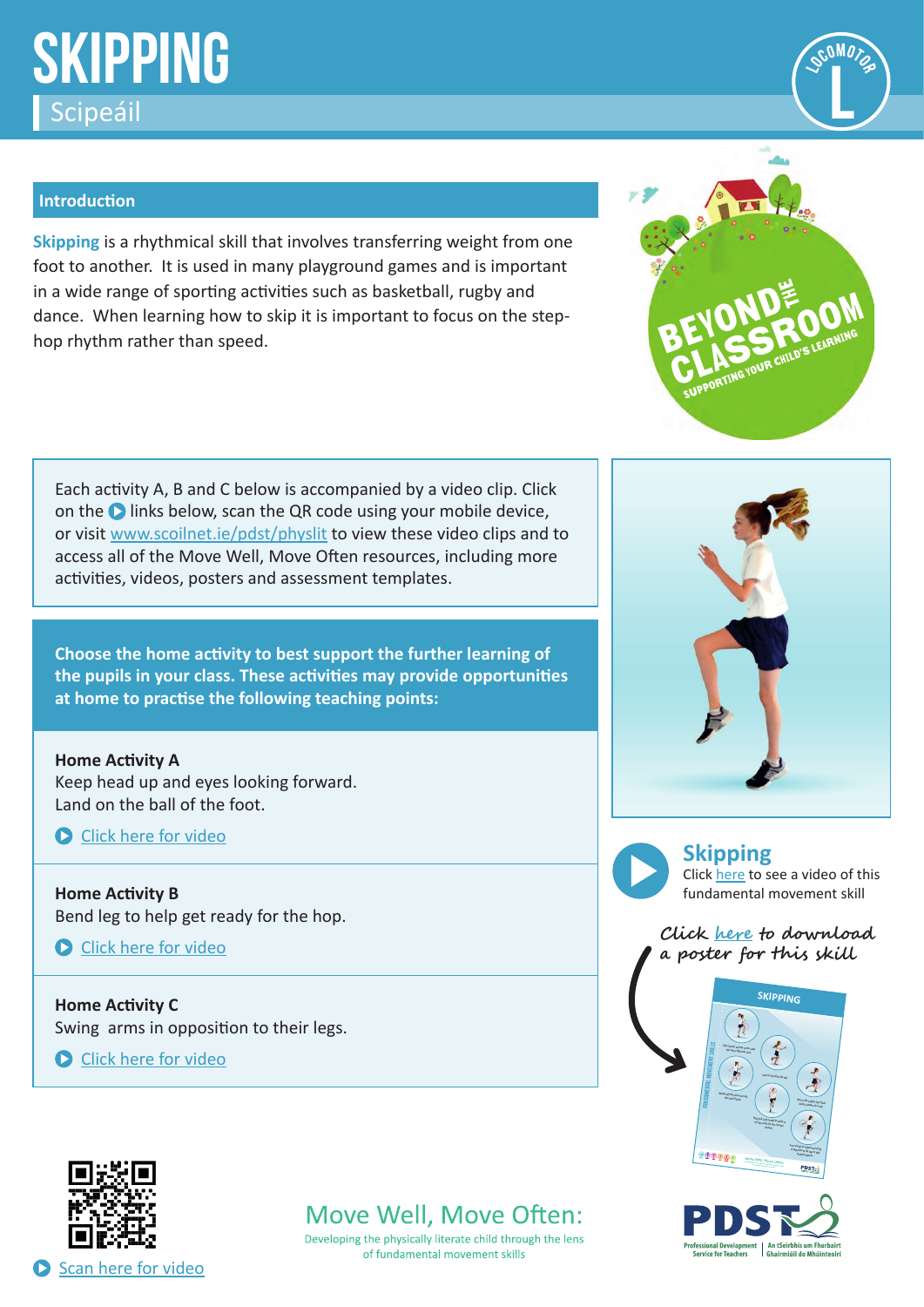



# **Home Activity A**

| <b>Warm Up</b>                     | <b>Follow the Call:</b><br><b>Skip:</b> skip forwards in a straight line $\vert$ Turn: turn quickly and walk in the opposite direction<br><b>Jump:</b> jump from two feet to two feet   Touch: touch ground with both hands bending at the knee<br>Bellies: lie on bellies and walk again   Back: lie on backs and walk again  <br>Jog: jog                                                                                                                                                                                                                                                                                                                        |  |
|------------------------------------|--------------------------------------------------------------------------------------------------------------------------------------------------------------------------------------------------------------------------------------------------------------------------------------------------------------------------------------------------------------------------------------------------------------------------------------------------------------------------------------------------------------------------------------------------------------------------------------------------------------------------------------------------------------------|--|
| <b>FMS Focus</b>                   | Today when Skipping focus on                                                                                                                                                                                                                                                                                                                                                                                                                                                                                                                                                                                                                                       |  |
|                                    | Land on the ball of the foot<br>Keep head up, eyes looking<br>forward                                                                                                                                                                                                                                                                                                                                                                                                                                                                                                                                                                                              |  |
| <b>Skipping</b><br><b>Practise</b> | <b>Letters</b>                                                                                                                                                                                                                                                                                                                                                                                                                                                                                                                                                                                                                                                     |  |
|                                    | <b>Description of Activity</b><br>Arrange pupils in pairs. On a signal, pupils from each pair begin skipping in opposite directions<br>around the playing area. When the teacher calls out a letter e.g. 'A', pupils must skip towards<br>each other, meet and form that letter<br>using their body parts, either standing<br>or lying down. When each pair has<br>constructed the letter, invite pupils to<br>begin skipping again and repeat the<br>activity using another letter.<br><b>Variations:</b><br>• One player: skip and make the shape of the letter using your body<br>• Two Players: Skip and make the shape of two lettered words e.g. in, to, as. |  |
| <b>Home</b><br><b>Challenge</b>    | Each player begins with a number of rolled up socks/crayons/clothes pegs. Start at one side of a<br>playing area and hold one pair of rolled up socks in one hand. An adult calls 'ready, steady, go' then<br>all players skip while holding their pair of rolled up socks to the other side of the playing area. Drop<br>the object in a bucket or basket and skip back to the starting position. The 1st person to bring all<br>their objects to the other side of the playing area is the winner.                                                                                                                                                               |  |
|                                    | <b>Variations:</b><br>• One player: Within a designated amount of time (1 min.) skip, holding one object at a time<br>and try to get as many objects to the other side of the playing area as possible. Repeat and<br>see can you collect more objects in the same amount of time.<br>• While the challenge is underway the adult may call 'explode' meaning all players must return<br>with the object to the starting position.                                                                                                                                                                                                                                  |  |
| <b>PE Journal</b>                  | Name and record recreational activities or games that involve skipping. Draw one of these.                                                                                                                                                                                                                                                                                                                                                                                                                                                                                                                                                                         |  |





Move Well, Move Often: Developing the physically literate child through the lens

of fundamental movement skills



Scan here for video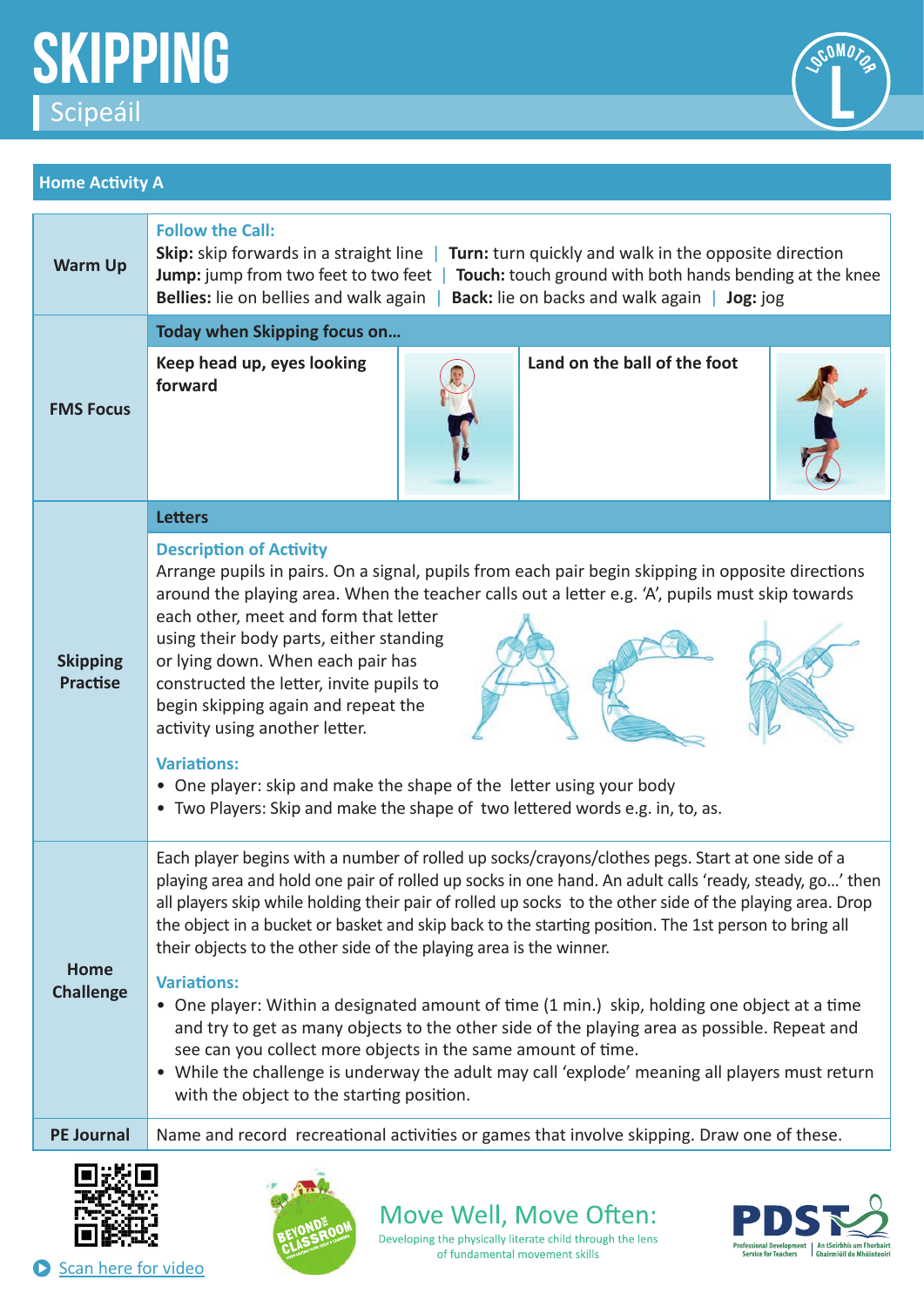



## **Home Activity B**

| <b>Warm Up</b>                     | <b>Human Bop it:</b><br>Pupils skip for 30 sec then on hearing bop it they complete the following sequence:<br>Kick it: kick one foot in the air   Twist it: twist bodies half way around<br><b>Pull it:</b> pull from ground as if pulling a box towards you   Bop it: jump in the air                                                                                                                                                                                                                                                                                                                                                                                                                                                                                                                                                                         |  |
|------------------------------------|-----------------------------------------------------------------------------------------------------------------------------------------------------------------------------------------------------------------------------------------------------------------------------------------------------------------------------------------------------------------------------------------------------------------------------------------------------------------------------------------------------------------------------------------------------------------------------------------------------------------------------------------------------------------------------------------------------------------------------------------------------------------------------------------------------------------------------------------------------------------|--|
| <b>FMS Focus</b>                   | Today when Skipping focus on                                                                                                                                                                                                                                                                                                                                                                                                                                                                                                                                                                                                                                                                                                                                                                                                                                    |  |
|                                    | Bend leg to help get ready for<br>the hop                                                                                                                                                                                                                                                                                                                                                                                                                                                                                                                                                                                                                                                                                                                                                                                                                       |  |
|                                    | <b>Freeze</b>                                                                                                                                                                                                                                                                                                                                                                                                                                                                                                                                                                                                                                                                                                                                                                                                                                                   |  |
| <b>Skipping</b><br><b>Practise</b> | <b>Description of Activity</b><br>Pupils find a space in the playing area. Invite them to skip freely around the playing area. On a<br>signal, or when the teacher calls 'freeze', pupils must perform a balance and hold it for a count of<br>five. After they reach the number five, they continue skipping freely around the space. Balancing<br>prompts may include: balance on<br>one foot, balance on two body<br>parts, balance on a large body<br>part, balance on one hand and<br>one foot etc. Pupils perform a<br>different balance each time.<br><b>Variations:</b><br>• Pupils may hold the balance for 3 - 5 seconds<br>• Pupils can place household items in the playing area, skip to an item, hold a balance on<br>reaching the item, then move to a new household item and balance<br>• Pupils may perform pair balances with a family member |  |
| <b>Home</b><br><b>Challenge</b>    | Design a creative dance that incorporates skipping based on a theme of your choice e.g. My<br>favourite holiday. Mark the playing area with 4 corners, begin in one corner, imagine you are in a<br>place that you would love to visit - make a shape or action to represent the activities you do on<br>your holidays e.g. swimming, cycling, eating ice cream. Then skip to the next corner, make a new<br>shape/action to represent a different activity Continue until all four corners have been visited.<br><b>Variations:</b><br>• Skip along different pathways when moving e.g. zig-zag, curved, straight<br>• Add props and costumes                                                                                                                                                                                                                  |  |
|                                    | • Play music and skip to the beat of the music, trying skipping to music with fast and slow beats.                                                                                                                                                                                                                                                                                                                                                                                                                                                                                                                                                                                                                                                                                                                                                              |  |
| <b>PE Journal</b>                  | Design your own game using the skill of skipping.<br>Play it with your family and share it with others.                                                                                                                                                                                                                                                                                                                                                                                                                                                                                                                                                                                                                                                                                                                                                         |  |
|                                    |                                                                                                                                                                                                                                                                                                                                                                                                                                                                                                                                                                                                                                                                                                                                                                                                                                                                 |  |





Move Well, Move Often: Developing the physically literate child through the lens

of fundamental movement skills